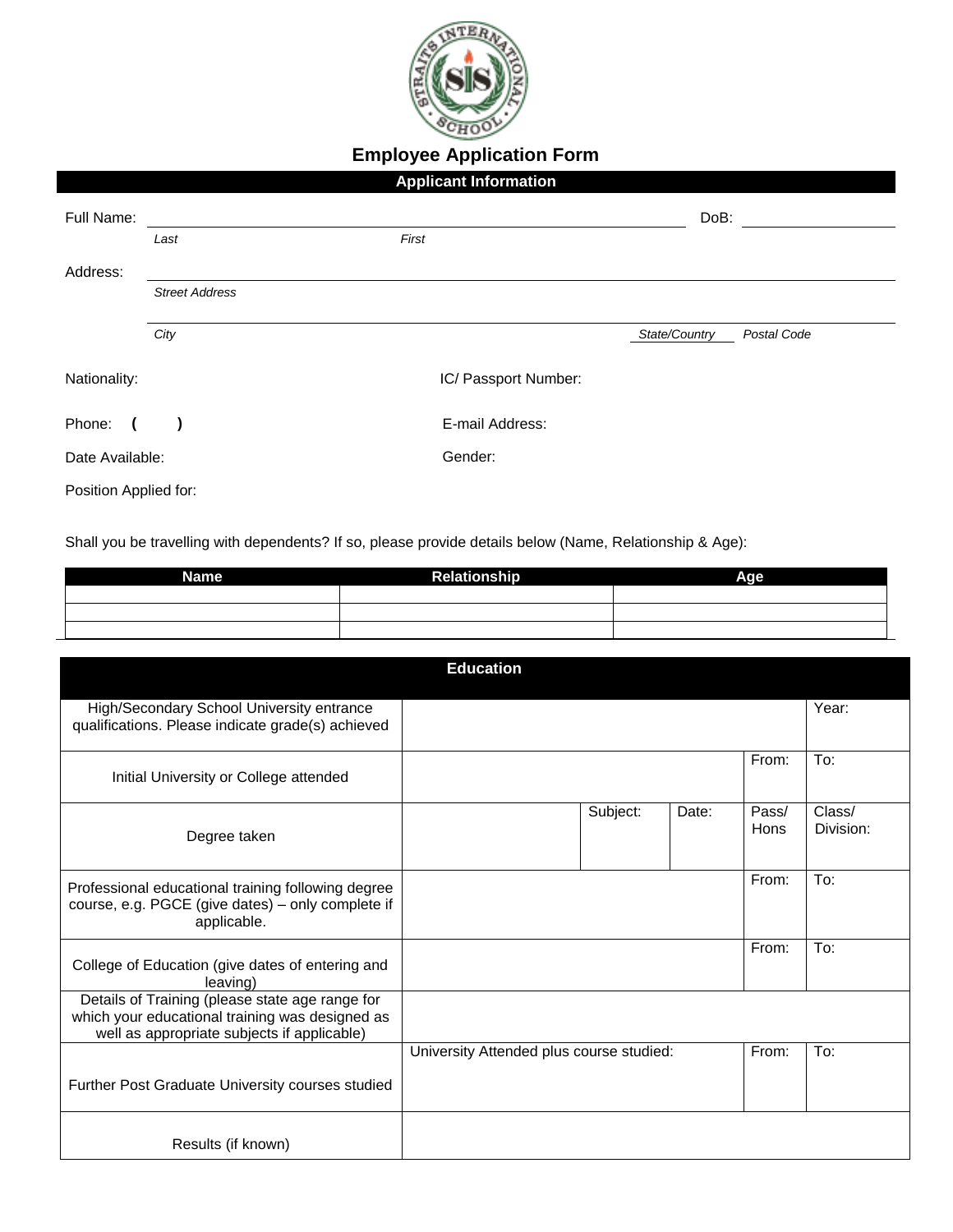Particulars of short in-service training you have attended in the past three years:

| Date | Length of Course | Details of Course | Organiser |
|------|------------------|-------------------|-----------|
|      |                  |                   |           |
|      |                  |                   |           |
|      |                  |                   |           |
|      |                  |                   |           |
|      |                  |                   |           |
|      |                  |                   |           |

Please enter your employment experience in chronological order (part-time employment should be clearly indicated).

| Date of                  | Date    | Reason for | School and Post of Employment | No of pupils in<br>school | Age Range |
|--------------------------|---------|------------|-------------------------------|---------------------------|-----------|
| Employment               | Leaving | Departure  |                               |                           |           |
|                          |         |            |                               |                           |           |
|                          |         |            |                               |                           |           |
|                          |         |            |                               |                           |           |
|                          |         |            |                               |                           |           |
|                          |         |            |                               |                           |           |
|                          |         |            |                               |                           |           |
|                          |         |            |                               |                           |           |
|                          |         |            |                               |                           |           |
|                          |         |            |                               |                           |           |
|                          |         |            |                               |                           |           |
|                          |         |            |                               |                           |           |
|                          |         |            |                               |                           |           |
|                          |         |            |                               |                           |           |
|                          |         |            |                               |                           |           |
|                          |         |            |                               |                           |           |
|                          |         |            |                               |                           |           |
|                          |         |            |                               |                           |           |
| <b>Current Position:</b> |         |            |                               |                           |           |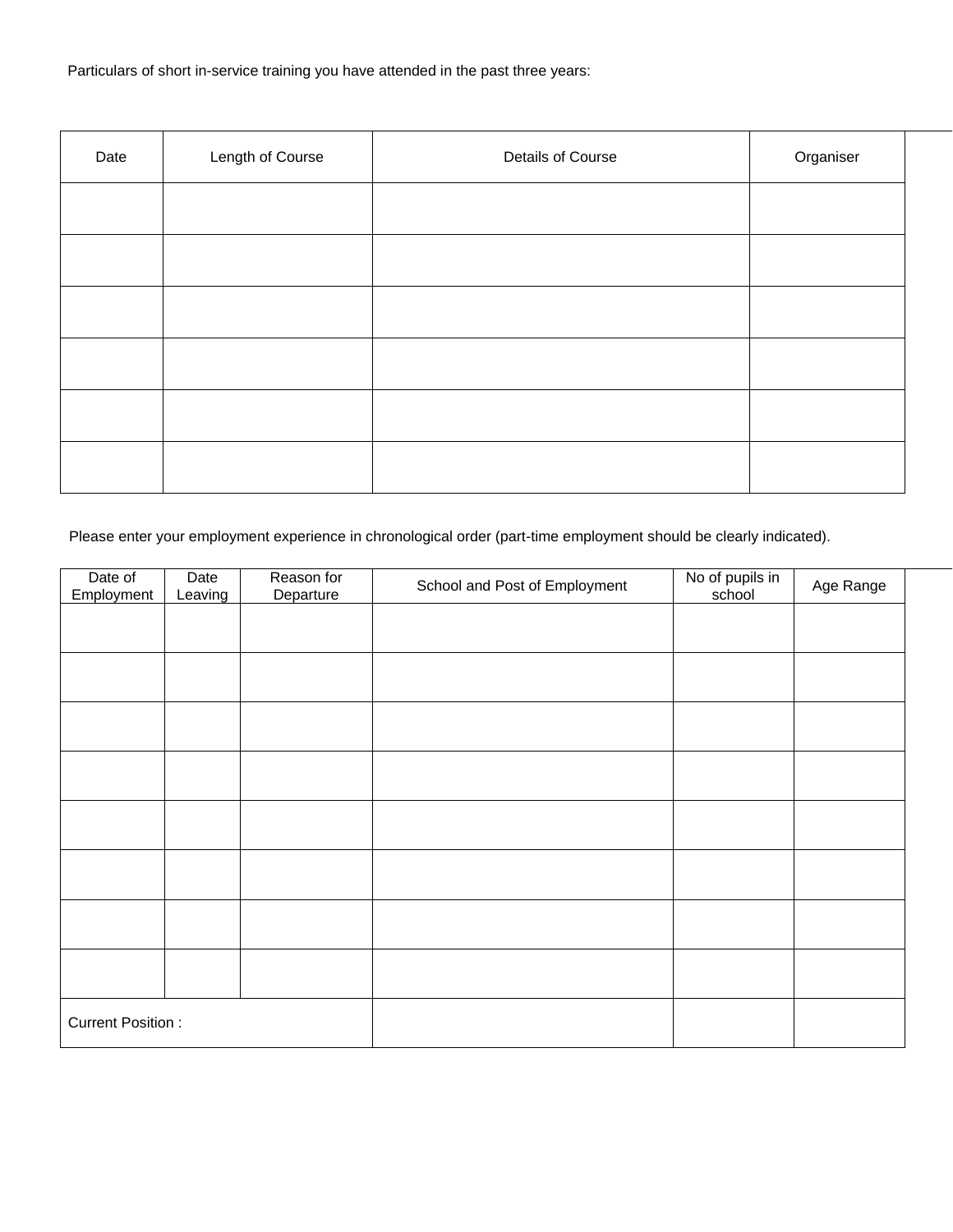If there are any periods above which have not been accounted for, please provide details below. The information provided in this form must provide a complete chronology from the age of 16. There must be no gaps in education, employment or other experiences.

Please outline why you are suited to a post at Straits International School (include your educational philosophy statement and suitability to the school's ethos and ways of working)